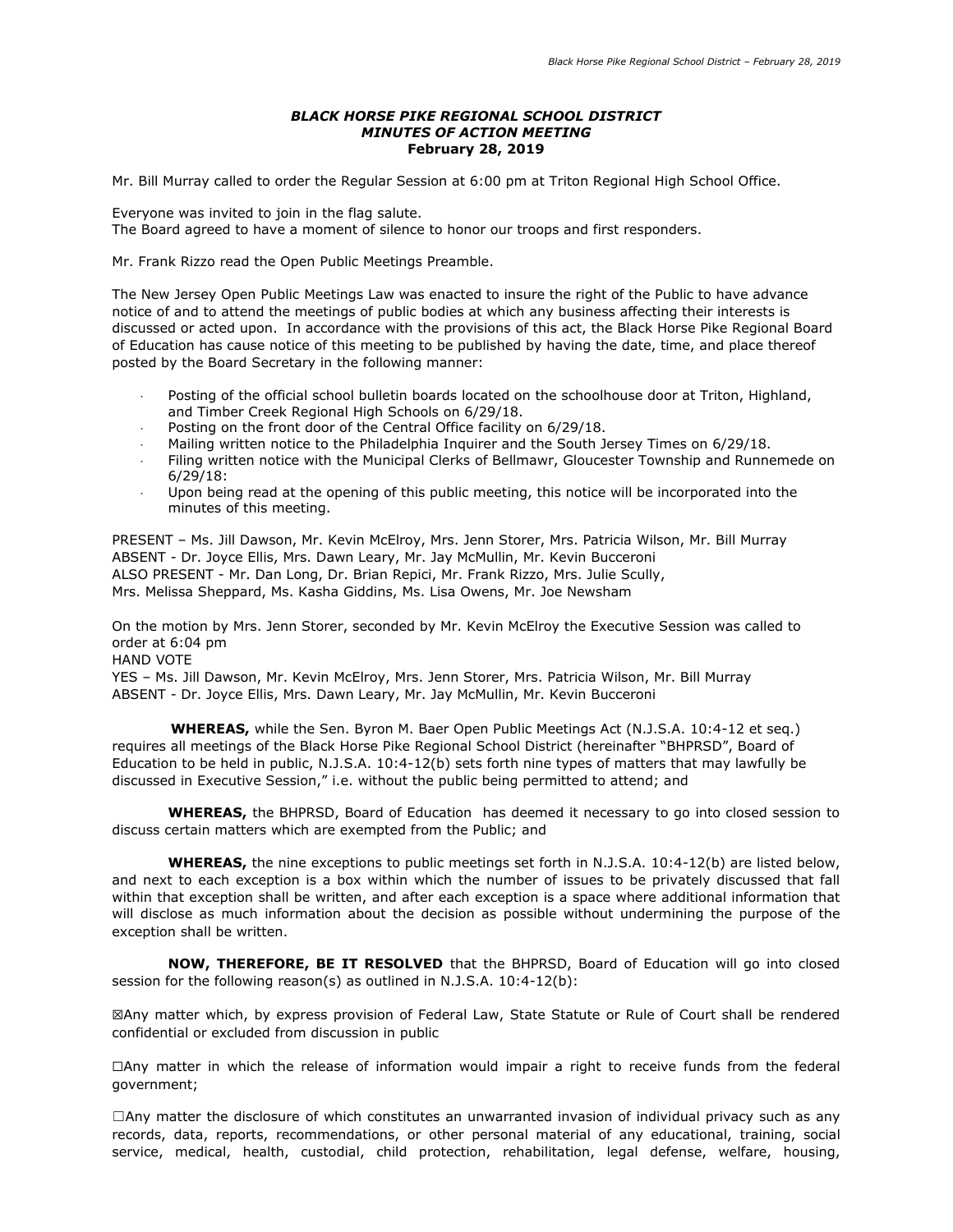relocation, insurance and similar program or institution operated by a public body pertaining to any specific individual admitted to or served by such institution or program, including but not limited to information relative to the individual's personal and family circumstances, and any material pertaining to admission, discharge, treatment, progress or condition of any individual, unless the individual concerned (or, in the case of a minor or incompetent, his guardian) shall request in writing that the same be disclosed publically;

☐Any collective bargaining agreement, or the terms and conditions of which are proposed for inclusion in any collective bargaining agreement, including the negotiation of terms and conditions with employees or representatives of employees of the public body

☐Any matter involving the purpose, lease or acquisition of real property with public funds, the setting of bank rates or investment of public funds where it could adversely affect the public interest if discussion of such matters were disclosed;

☐Any tactics and techniques utilized in protecting the safety and property of the public provided that their disclosure could impair such protection;

☒Any investigations of violations or possible violations of the law; including, but not limited to HIB cases.

☒Any pending or anticipated litigation or contract negotiation in which the public body is or may become a party. Any matters falling within the attorney-client privilege, to the extent that confidentiality is required in order for the attorney to exercise his ethical duties as a lawyer;

☒Any matter involving the employment, appointment, termination of employment, terms and conditions of employment, evaluation of the performance, promotion or disciplining of any specific prospective public officer or employee or current public officer or employee employed or appointed by the public body, unless all individual employees or appointees whose rights could be adversely affected request in writing that such matter or matters be discussed at a public meeting;

☐Any deliberation of a public body occurring after a public hearing that may result in the imposition of a specific civil penalty upon the responding party or the suspension or loss of a license or permit belonging to the responding party as a result of an act of omission for which the responding party bears responsibility;

**WHEREAS,** the length of the Executive Session is undetermined; however, the BHPRSD, Board of Education will make every attempt to estimate the time of the session prior to convening the session after which the public meeting shall reconvene at 7:00 pm and the BHPRSD, Board of Education will proceed with business.

**NOW, THEREFORE, BE IT RESOLVED,** that the BHPRSD, Board of Education will go into Executive Session for only the above stated reasons;

**BE IT FURTHER RESOLVED** that the BHPRSD, Board of Education hereby declares that its discussion of the aforementioned subject(s) may be made public at a time when the BHPRSD, Board of Education attorney advises that the disclosure of the discussion will not detrimentally affect any right, interest or duty of the school district or any other entity with respect to said discussion.

**BE IT FURTHER RESOLVED** that the BHPRSD, Board of Education, for the aforementioned reasons, hereby declares that the public is excluded from the portion of the meeting during which the above discussion shall take place and hereby directs the board secretary to take the appropriate action to effectuate the terms of this resolution.

**BE IT FURTHER RESOLVED** that the Board Secretary on the next business day following this meeting, shall furnish a copy of this resolution to any member of the public who requests one at the fees allowed by N.J.S.A. 47:1A-1 et seq.

Mr. Jay McMullin arrived 6:18 pm

Mr. Kevin Bucceeroni arrived 6:35 pm

Mr. Bill Murray asked for any emergency items.

Mr. Bill Murray asked for public comment. There were no public comments.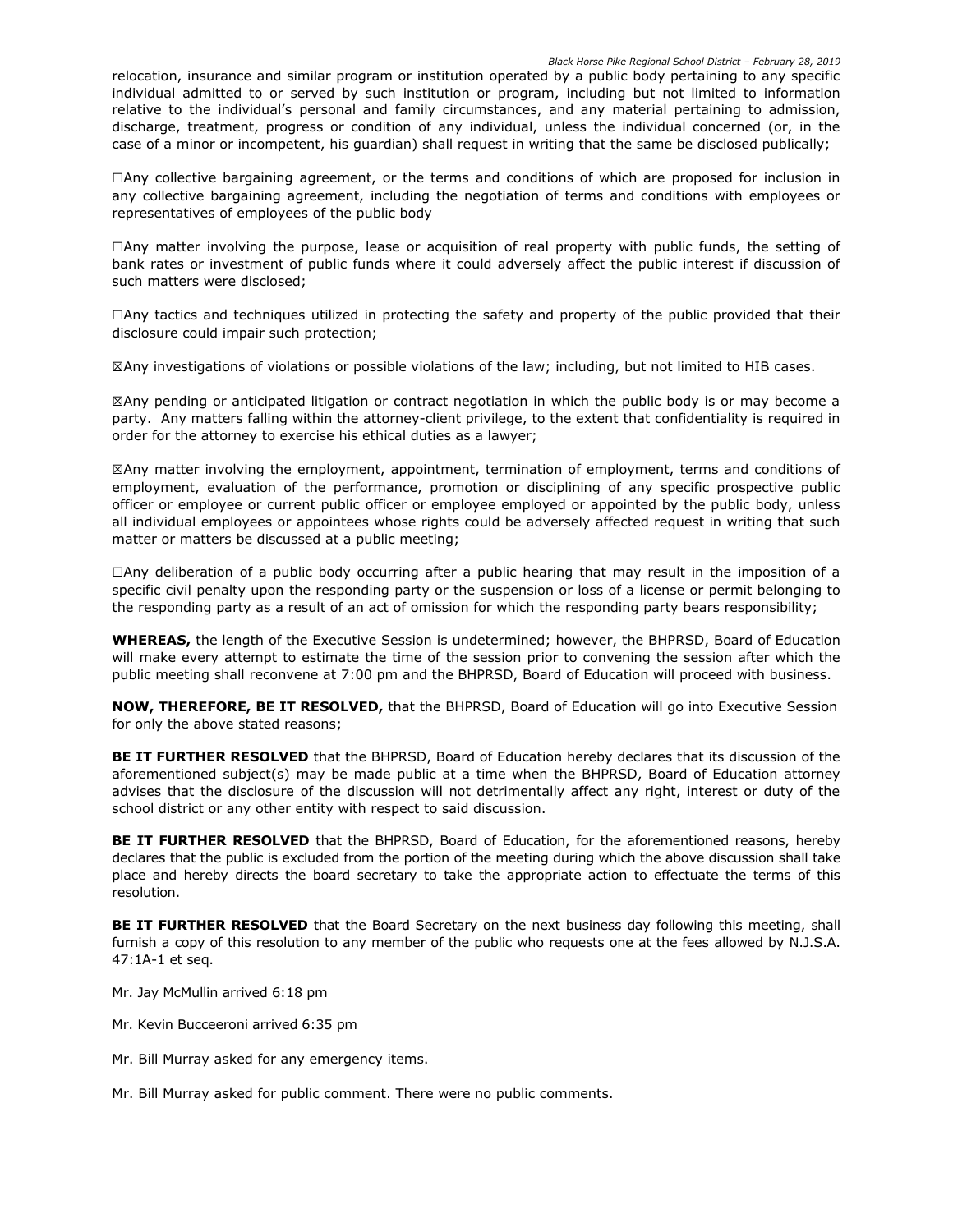# **A. INFORMATION ITEMS**

| . .<br>Reguned Plontiny Drins              |           |                    |                |                  |
|--------------------------------------------|-----------|--------------------|----------------|------------------|
|                                            | Date      | Time               | Evac Time      | Type of Drill    |
| <b>Triton</b>                              | 1/9/19    | $12:50 \text{ pm}$ | 2 min. 38 sec. | Fire Drill       |
|                                            | 1/29/19   | $8:35$ am          | 15 minutes     | Shelter in Place |
| <b>Highland</b>                            | 1/9/2019  | $1:30$ pm          | 3 minutes      | Fire Drill       |
|                                            | 1/10/2019 | $10:09$ am         | 9 minutes      | Shelter in Place |
| <b>Timber Creek</b>                        | 1/16/19   | 12:28 pm           | 5 minutes      | Lock Out         |
|                                            | 1/23/19   | $1:17$ PM          | 3 min. 48 sec. | Fire Drill       |
| Twilight                                   | 1/9/19    | $4:50$ pm          | 6 minutes      | Lockdown         |
|                                            | 1/16/19   | $4:40$ pm          | 4 minutes      | Fire Drill       |
| <b>Bus Evacuations - nothing to report</b> |           |                    |                |                  |

#### **1. Required Monthly Drills**

#### **2. Board Attendance**

#### **3. Committee Meeting Schedule/Reports**

| Curriculum/Special Ed/Student Affairs | Nothing to Report |
|---------------------------------------|-------------------|
| Facilities/Security/Transportation    | See attached      |
| Finance/Technology                    | See attached      |
| Negotiations                          | Nothing to Report |
| Personnel                             | See attached      |
| Policy/Planning                       | Nothing to Report |
| Public Relations/Media/Bd Relations   | Nothing to Report |
| <b>Shared Services</b>                | Nothing to Report |

#### **B. MANDATED MONTHLY ACTION ITEMS**

Mr. Frank Rizzo presented Item #7B: 1, 2, 3, 4, 5 for approval. On the motion of Mrs. Patricia Wilson, seconded by Mr. Kevin McElroy, Item #7B: 1, 2, 3, 4, 5: approved. ROLL CALL VOTE YES – Ms. Jill Dawson, Mr. Kevin McElroy, Mr. Jay McMullin, Mrs. Jenn Storer, Mrs. Patricia Wilson, Mr. Kevin Bucceroni, Mr. Bill Murray ABSENT - Dr. Joyce Ellis, Mrs. Dawn Leary

## **1. Minutes**

Move that the Board of Education act to approve the minutes of the following meetings as submitted by the Board Secretary/Business Administrator and that the Executive Session minutes be released to the public for all items that no longer need to be held confidential:

Minutes of December 13, 2018 Executive Session – Released to the Public Minutes of January 17, 2019 Exec Session Minutes of January 17, 2019 Workshop/Action

## **2. Budget/Account Transfers**

Move to approve the Budget Transfers as shown.

#### **3. Bill List**

Move that the bills submitted be paid and the officers' action in making payment therefore is hereby approved.

#### **4. Cash/Wire Transfers**

Move that the Board of Education approve the cash/wire transfers as shown.

#### **5. Board Secretary/Business Administrator's Report**

Move that the Board of Education approve the report of the Board Secretary/Business Administrator.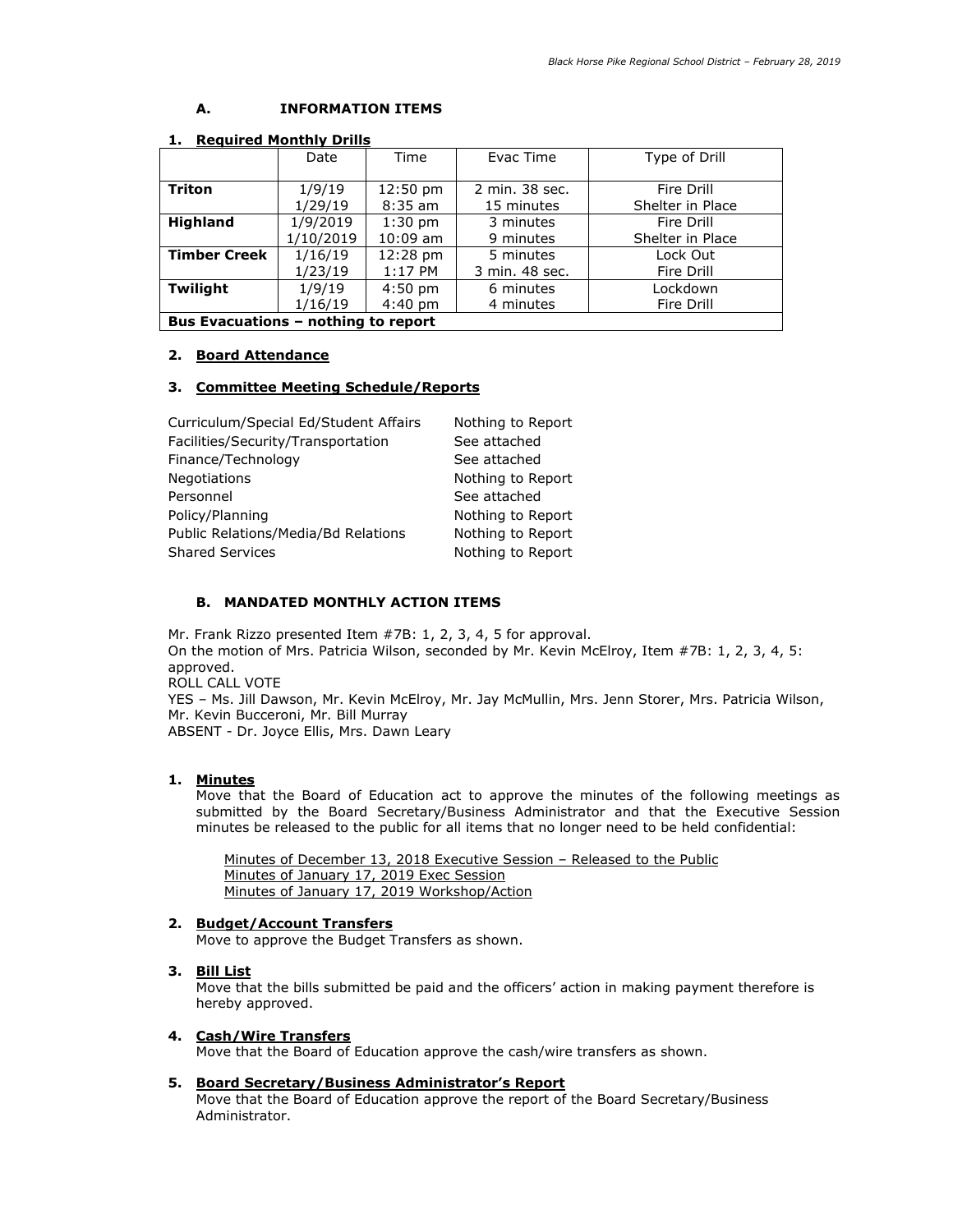Mr. Frank Rizzo presented Item #7B: 6, 7, 8, 9, 10 for approval. On the motion of Mr. Kevin McElroy, seconded by Mrs. Jenn Storer, Item #7B: 6, 7, 8, 9, 10: approved. ROLL CALL VOTE YES – Ms. Jill Dawson, Mr. Kevin McElroy, Mr. Jay McMullin, Mrs. Jenn Storer, Mrs. Patricia Wilson, Mr. Kevin Bucceroni, Mr. Bill Murray ABSENT - Dr. Joyce Ellis, Mrs. Dawn Leary Abstained from #7B: 10 – Mrs. Jenn Storer

# **6. Reconciliation of Statements Report**

Reconciliation of Statements Report in accordance with 18A:17-36 and 18A:17-9 for the month of January 2019. The Reconciliation Report and Secretary's report are in agreement for the month of January 2019. Move that the Board of Education approve the Reconciliation of Statements report.

# **7. Budget Certification**

## **BOARD'S CERTIFICATION**

Board of Education Certification – pursuant to N.J.A.C.  $6A:23A - 16.10$  (c) 4 We certify that after review of the secretary's monthly financial report (appropriations section) and upon consultation with the appropriate district officials, that to the best of our knowledge no major accounts or fund has been over expended in violation of N.J.A.C. 6A:23A – 16.10 (b) and that sufficient funds are available to meet the district's financial obligations for the remainder of the fiscal year.

## **BOARD SECRETARY'S CERTIFICATION**

Board Secretary's Report in accordance with 18A: 17-36 and 18A: 17-9 for the month of January 2019. The Board Secretary certifies that no line item account has been over expended in violation of N.J.A.C. 6A: 23A – 16.10 (c) 3 and that sufficient funds are available to meet the district's financial obligations for the remainder of the fiscal year.

# **CHANGE IN ANTICIPATED REVENUE**

Board Secretary in accordance with N.J.A.C. 6A:23A – 16.10 (c) 2 certifies that there are no changes in anticipated revenue amounts or revenue sources.

## **8. Cafeteria Fund Analysis**

Move that the Board of Education approve the Cafeteria Fund Analysis.

## **9. Student Activity Account Report**

## **10. Use of Facilities**

## **C. Other Monthly Action Items**

Mr. Frank Rizzo presented Item #7C: 1, 2, 3, 4, 5, 6 for approval. On the motion of Mr. Jay McMullin, seconded by Mrs. Patricia Wilson, Item #7C: 1, 2, 3, 4, 5, 6: approved. ROLL CALL VOTE YES – Ms. Jill Dawson, Mr. Kevin McElroy, Mr. Jay McMullin, Mrs. Jenn Storer, Mrs. Patricia Wilson, Mr. Kevin Bucceroni, Mr. Bill Murray ABSENT - Dr. Joyce Ellis, Mrs. Dawn Leary

## **1. Presentation of the June 30, 2018 Audit to the Board**

Move that the Board of Education approve the presentation by Michael Cesaro of Bowman and Company, LLP of the June 30, 2018 audit and accept the Auditors' Management Report on Administrative Findings, Financial, Compliance and Performance. There were no audit findings or recommendations.

## **2. Union County Educational Services Commission**

 Move that the Board of Education approve the contract with Union County Educational Services Commission for bedside instruction. (see attached exhibit)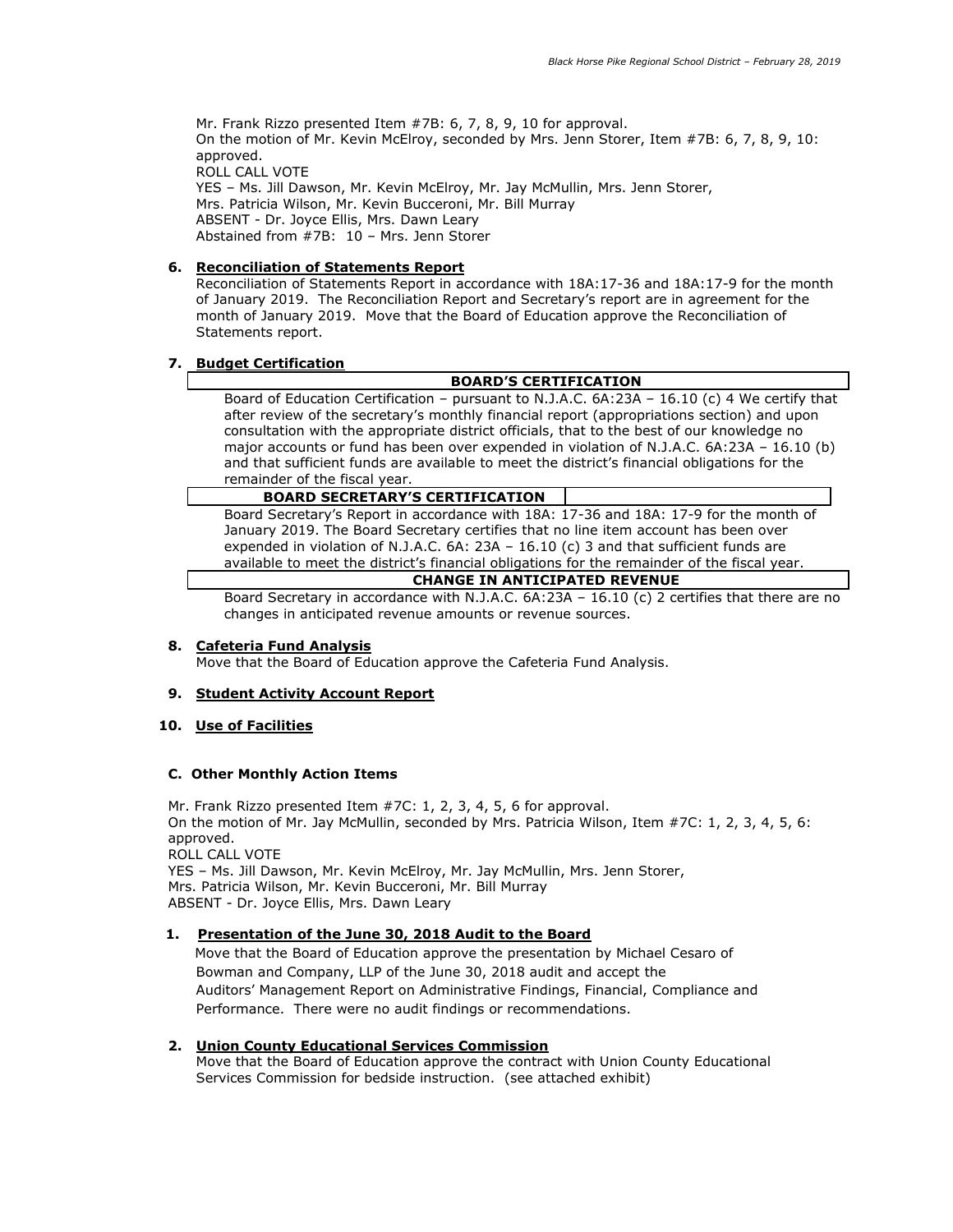## **3. Disposal of Laminator**

 Move that the Board of Education approve the disposal of one Pro Finish Laminating and mounting system model #14555, serial number 888, BHPRSD Bar code #002440 at Highland High School. This item has not been used for several years.

# **4. Private School Free Lunch Program**

Be it resolved that the Black Horse Pike Regional School District Board of Education in accordance with NJAS 6A:23A-18.5, effective 7/1/07, does not require the\*\* New Jersey private schools: to charge students for reduced and/or paid meals provided as part of their educational program in compliance with the NJ Department of Agriculture's Child Nutrition Program regulation for the 2019-2020 school year.

\*\* including but not limited to: LARC School; Hampton Academy, Pineland Learning Center; Yale School; Bancroft; Archway; Garfield Park Academy

# **5. Tuition Contracts**

Move that the Board of Education approve tuition contracts. (see attached exhibit)

# **6. Disposal of PE Equipment**

Move that the Board of Education approve the disposal of PE equipment. (see attached exhibit)

Mr. Frank Rizzo presented Item #7C: 7, 8, 9, 10, 11, 12 for approval. On the motion of Ms. Jill Dawson, seconded by Mr. Kevin Bucceroni, Item #7C: 7, 8, 9, 10, 11, 12: approved. ROLL CALL VOTE YES – Ms. Jill Dawson, Mr. Kevin McElroyy, Mr. Jay McMullin, Mrs. Jenn Storer, Mrs. Patricia Wilson, Mr. Kevin Bucceroni, Mr. Bill Murray

ABSENT - Dr. Joyce Ellis, Mrs. Dawn Leary

## **7. Joint Transportation Contract with Neptune Township Board of Education**

 Move that the Board of Education approve the joint transportation contract with Neptune Township Board of Education for the 2018-2019 school year. (see attached exhibit)

## **8. McKinney-Vento/DCP&P-Tuition Placements**

 Move that the Board of Education approve the tuition placements for the students listed within the attached exhibit, in accordance with the McKinney-Vento Act, as well as the Department of Children and Families, Division of Child Protection and Permanency (see attached exhibit)

## **9. Amended IDEA Grant**

Move that the Board of Education approve the amended IDEA Grant incorporating the 17/18 carry over in the amount of \$ 857,449.00.

## **10. ESCNJ Lease Purchase Quote**

 Move that the Board of Education approve the results of the lease purchase quote coordinated by Educational Services Commission of New Jersey. (see attached exhibit)

## **11. Triton Alumni Sports Hall of Fame**

 Move that the Board of Education approve the establishment of the Triton Alumni Sports Hall of Fame activity account.

## **12. Daytop Village Of New Jersey**

 Move that the Board of Education approve the contract with Daytop Village for bedside instruction. (see attached exhibit)

Mr. Frank Rizzo presented Item #7C: 13, 14, 15, 16, 17, 18 for approval. On the motion of Mr. Kevin McElroy, seconded by Mr. Jay McMullin, Item #7C: 13, 14, 15, 16, 17, 18: approved. ROLL CALL VOTE YES – Ms. Jill Dawson, Mr. Kevin McElroy, Mr. Jay McMullin, Mrs. Jenn Storer, Mrs. Patricia Wilson, Mr. Kevin Bucceroni, Mr. Bill Murray ABSENT - Dr. Joyce Ellis, Mrs. Dawn Leary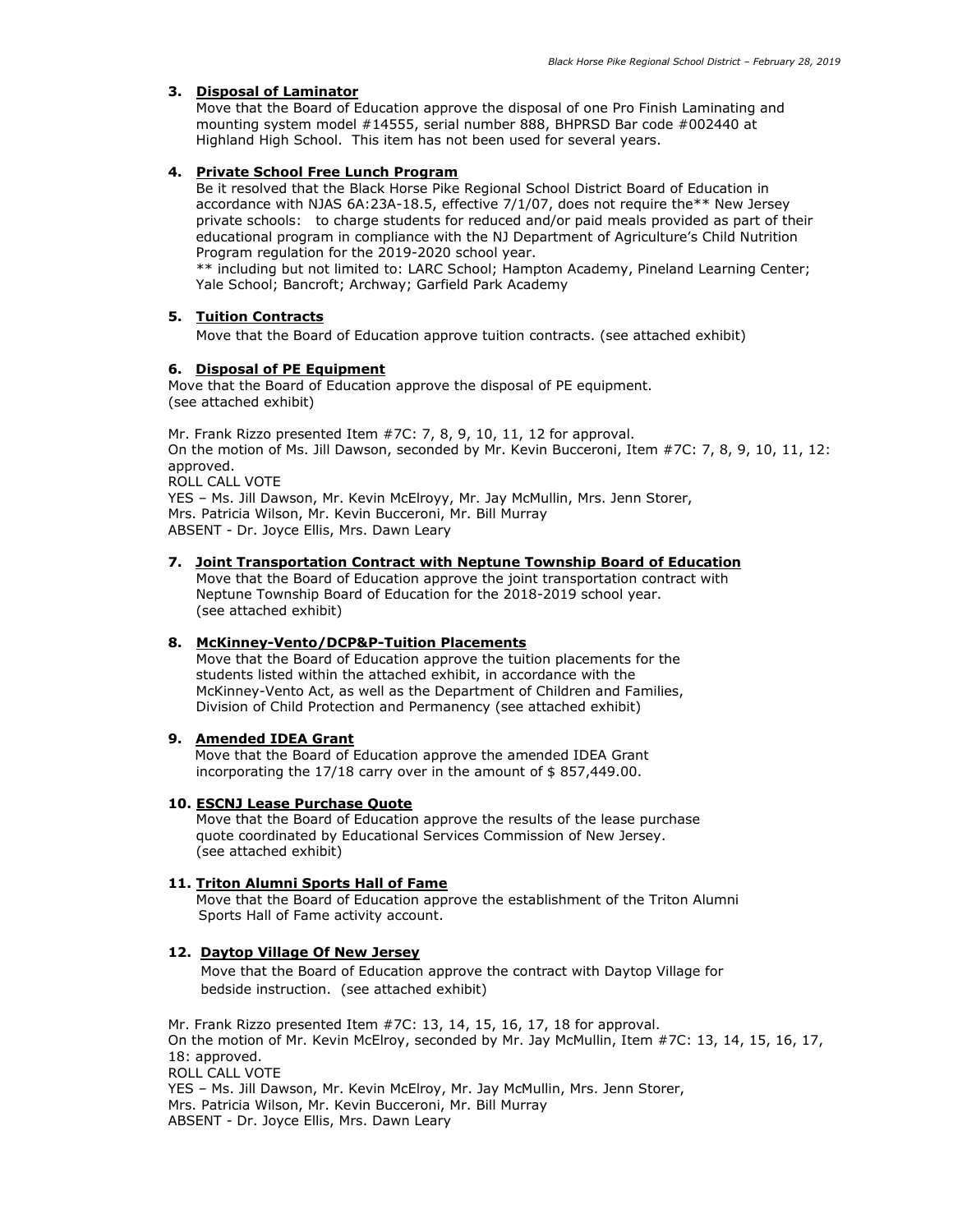# **13. State Contracted Vendors for the 2018-2019 School Year**

 Move that the Board of Education approve the additional state contracted vendors to be utilized during the 2018-2019 school year. (see attached exhibit)

## **14. Disposal of Science Books at Timber Creek**

Move that the Board of Education approve the disposal of Science Books at Timber Creek High School.

94 – Introductory Oceanography 9<sup>th</sup> Edition copyright 2001

84 – Environmental Science, 7<sup>th</sup> Edition copyright 2000

# **15. NJDOE Other Capital Project**

Move that the Board of Education authorize Garrison Architects to prepare and submit NJDOE Other Capital Project applications for the New Registration Suite at Highland High School. The district acknowledges that it will receive no state aid for this project and further authorizes Garrison Architects to amend the district Long Range Facility Plans to include this project.

## **16. Student and Faculty Events**

 Move that the Board of Education recognizes and approves the following student and faculty events. (see attached exhibit)

## **17. Disposal of Technology Equipment**

 Move that the Board of Education approve the disposal of technology equipment at Triton, Highland, and Timber Creek High Schools. (see attached exhibit)

# **Item added to Agenda during meeting**

## **18. Solar RFP**

 Move that the Board of Education authorize the authorize the business office to advertise The RFP for additional solar panels.

# **A. PERSONNEL**

Dr. Repici presented Item #8A: 1, 2, 3, 4, 5, 6, 7, 8, 9, 10 for approval. On the motion of Mr. Kevin McElroy, seconded by Mrs. Patricia Wilson, Item #8A: 1, 2, 3, 4, 5, 6, 7, 8, 9, 10 approved. ROLL CALL VOTE YES – Ms. Jill Dawson, Mr. Kevin McElroy, Mr. Jay McMullin, Mrs. Jenn Storer, Mrs. Patricia Wilson, Mr. Kevin Bucceroni, Mr. Bill Murray ABSENT - Dr. Joyce Ellis, Mrs. Dawn Leary ABSTAINED from #8A: 1 – Mr. Bill Murray

## **1. Co-curriculum Appointments**

The Superintendent recommends the persons shown on schedule A, highlighted in yellow, be appointed to the listed co-curriculum/athletic coaching positions at the stipends shown for the 2018-2019 school year and are paid for time served in the positions. Approval is recommended.

# **2. Resolution for Emergency Hiring Nothing to Report**

We are now required to submit each month to the County Education Office a list of persons we have hired that have not yet received final approval of their criminal history check. The Superintendent recommends approval of the resolution shown on SCHEDULE B that lists those persons and the positions to which they have been appointed.

## **3. Appointment: Per Diem Substitute**

The persons listed on SCHEDULE C are recommended for employment as per diem substitute staff for the 2018-2019 school year, pending completion of all pre-employment requirements. Certificates held and compensation rates are also shown. Approval is recommended.

## **4. Approval: Professional Development/School Business Requests**

The Superintendent recommends approval of the Professional Development/School Business requests shown on SCHEDULE D. Details of these requests and costs to the district are shown on the schedule.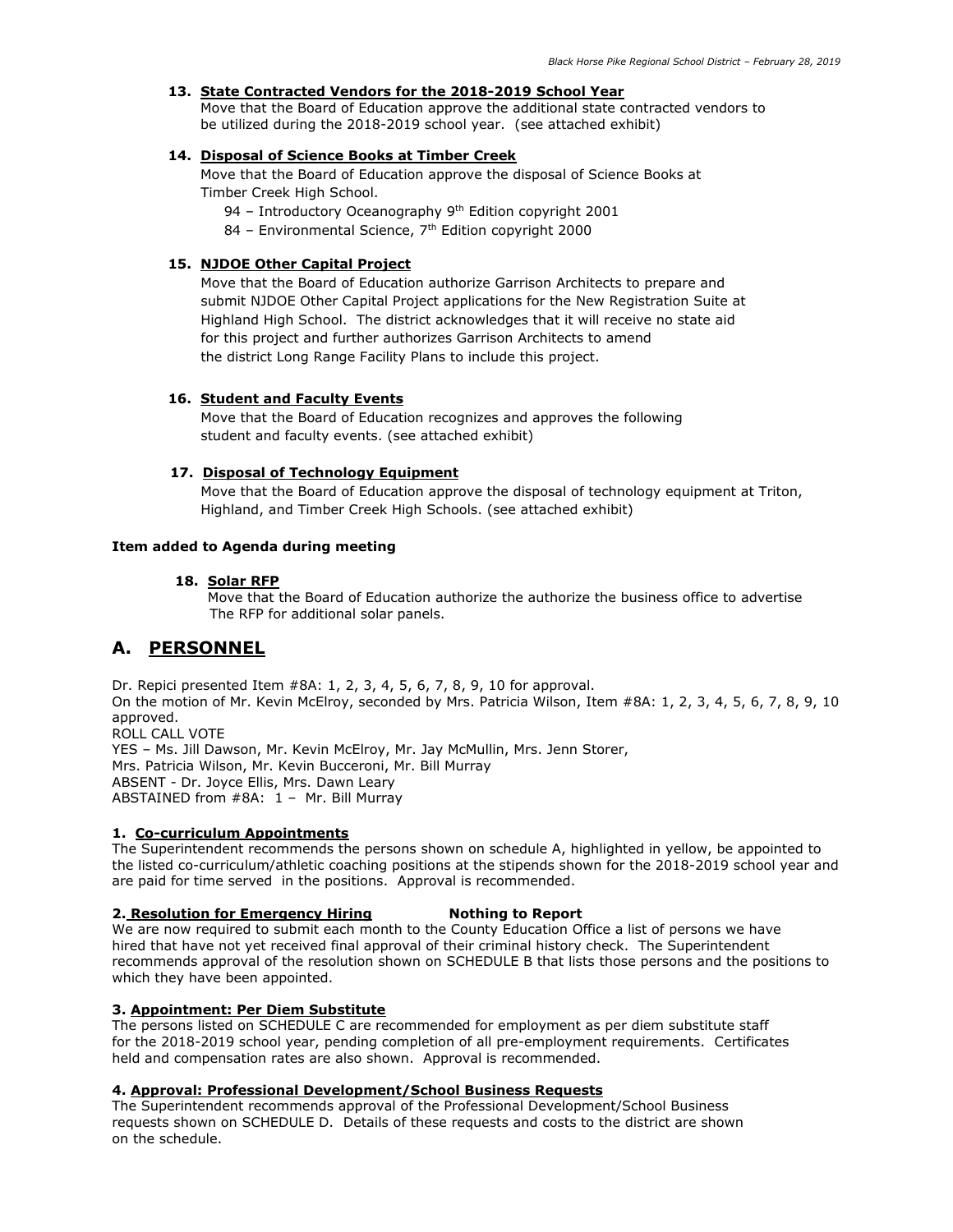#### **5. Approval: Leave of Absence**

#7503, is requesting a medical leave of absence starting January 28, 2019 through March 4, 2019. Anticipated return to work date March 12, 2019.

#0891**,** is requesting an extension on her leave of absence until June 30, 2019.

#0726, is requesting a leave of absence beginning April 29, 2019 through May 15, 2019, using sick and personal days. Anticipated return to work date is May 16, 2019.

#3060**,** is requesting an extension on his leave of absence until March 1, 2019. February 26, 2019 through March 1, 2019 will be unpaid.

#1474**,** is requesting a family medical leave of absence for 2 weeks, start date to be determined.

#1465**,** is requesting a family medical leave of absence, start date to be determined, using sick, vacation, and personal days available.

## **6. Approval: Band Positions**

The Superintendent requests Board of Education approval of the Band positions listed on the attached schedule. Details are shown on SCHEDULE W.

#### **7. Approval Resignation**

**J. Boyle**, a Special Education Aide, at Highland High School, has submitted a letter of resignation, to be effective on March 1, 2019. The Superintendent recommends acceptance of the resignation.

**D. Gonzalez**, a General Cafeteria Worker, at Highland High School, has submitted a letter of resignation, to be effective on February 16, 2019. The Superintendent recommends acceptance of the resignation.

**B. Murray**, an Intramural Assistant Coach, has submitted a letter of resignation, to be effective February 12, 2019. The Superintendent recommends acceptance of the resignation.

**R. Kennedy,** a Special Education Aide at Triton, has submitted a letter of resignation, to be effective on March 15, 2019. The Superintendent recommends acceptance of the resignation.

#### **8. Appointment: Support Staff**

The Superintendent recommends the appointment of the new hires for the school year 2018-2019. Details of the assignment and salary are shown on SCHEDULE K.

## **9. Approval Retirement Support Staff**

F. DeMaria, a World Language Teacher at Highland High School has submitted a letter to the Board of Education indicating she will retire July 1, 2019. Mrs. DeMaria has been an employee of the district for twenty-four years. The Superintendent recommends acceptance of this resignation, for the purpose of retirement, with regret.

G. Saunders, a Vice Principal, at Timber Creek High School has submitted a letter to the Board of Education indicating he will retire October 19, 2019. Mr. Saunders has been an employee of the district for twenty-six years. The Superintendent recommends acceptance of this resignation, for the purpose of retirement, with regret.

## **10. Approval Field Experience**

The Superintendent recommends permission be granted for the following **St. Joseph University** student to complete 1500 hours of Field Experience for her Behavior Analysis and BCBA Certification for the 2018 – 2019 and 2019-2020 and school years.

| <b>Student Intern:</b>               | Tamarah Jones *                          |
|--------------------------------------|------------------------------------------|
| Dates:                               | March 1, 2019 through June 17, 2019      |
|                                      | September 1, 2019 through March 30, 2020 |
| <b>Supervised by:</b>                | Kellilyn Mawson and Jessica Caffrey      |
| School:                              | District Schools                         |
| Subject:                             | <b>Behavior Analysis</b>                 |
| *Pending completion of all panerwork |                                          |

Pending completion of all paperwork.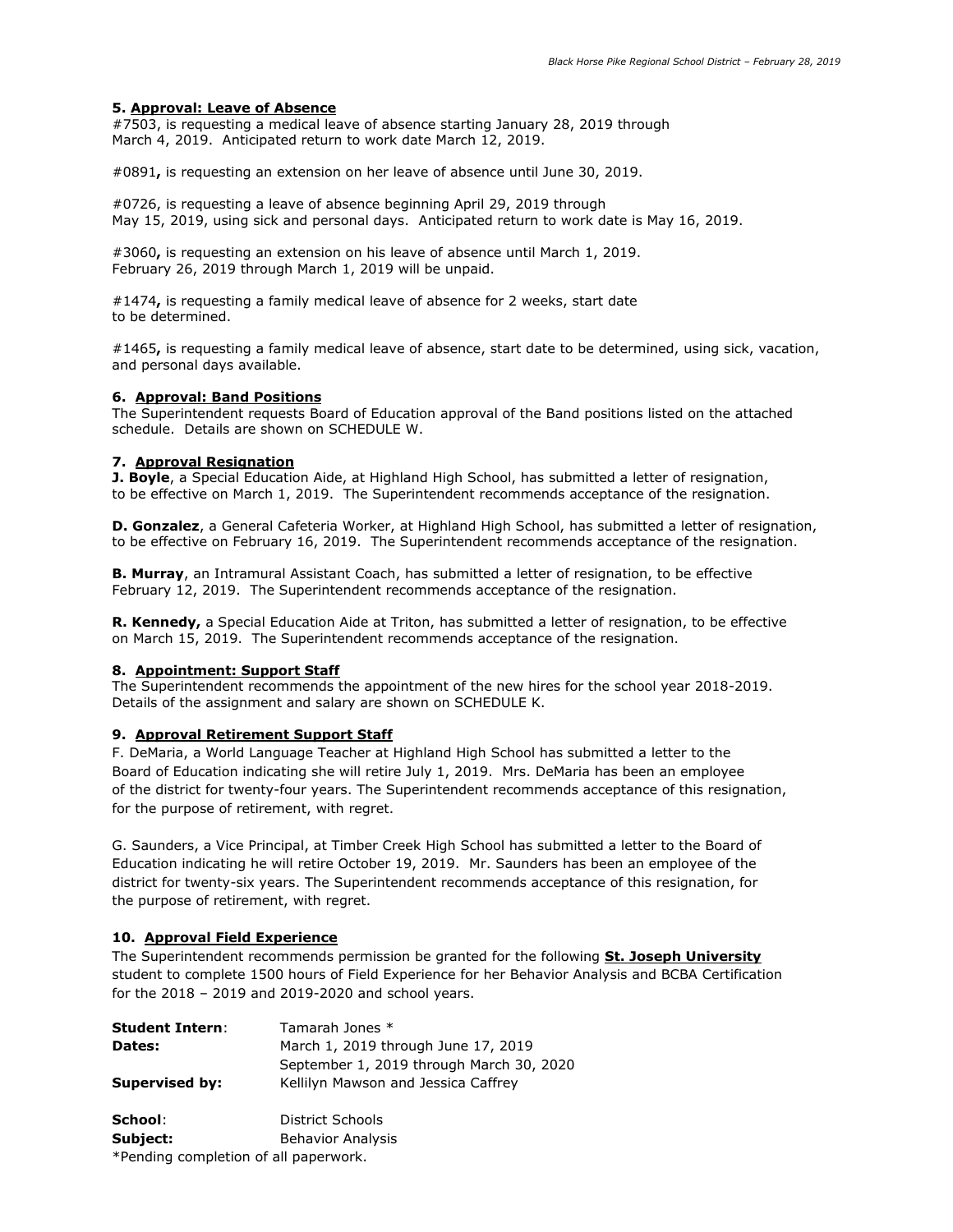The Superintendent recommends permission be granted for the following **Seton Hall University** student to serve her **Counseling Internship** for the 2019-2020 school year.

| <b>Student Intern:</b>                | Maria Borelli*                         |  |
|---------------------------------------|----------------------------------------|--|
| Dates:                                | September 1, 2019 through May 31, 2020 |  |
| <b>Supervised by:</b>                 | Lisa Draper                            |  |
| School:                               | <b>Timber Creek</b>                    |  |
| Subject:                              | Counseling                             |  |
| *Pending completion of all paperwork. |                                        |  |

Dr. Repici presented Item #8A: 11, 12, 13, 14, 15, 16, 17, 18, 19, 20, 21 for approval. On the motion of Mrs. Patricia Wilson, seconded by Mr. Kevin McElroy, Item #8A: 11, 12, 13, 14, 15, 16, 17, 18, 19, 20, 21: approved. ROLL CALL VOTE YES – Ms. Jill Dawson, Mr. Kevin McElroy, Mr. Jay McMullin, Mrs. Jenn Storer, Mrs. Patricia Wilson, Mr. Kevin Bucceroni, Mr. Bill Murray ABSENT - Dr. Joyce Ellis, Mrs. Dawn Leary ABSTAINED from #8A: 13 – Mr. Kevin McElroy ABSTAINED from #8A: 17 & 18 - Mr. Bill Murray ABSTAINED from #8A: 21 – Mr. Kevin Bucceroni

# **11. Appointment: Mentors 2018-2019 School Year**

The Superintendent requests Board of Education appointment of the Mentors for Beginning Teacher Induction Program 2018-2019. Details are shown on SCHEDULE N.

## **12. Appointment: Revised Literacy Café**

The Superintendent recommends the appointment of the employees on the attached schedule for the Literacy Café on Tuesdays and Thursdays for the school year 2018-2019. Details are shown on SCHEDULE P.

## **13. Approval: Change in Assignment**

The Superintendent recommends Board of Education approval of the change in assignment for the individuals listed on the schedule for the 2019-2020 school year. Details are shown on SCHEDULE V.

## **14. Appointment: ESSA Title IA-NJSLA Review Teachers**

The Superintendent recommends the appointment of the employees on the attached schedule as the ESSA Title IA-NJSLA Review Teachers for the school year 2018-2019. Details are shown on SCHEDULE X.

15. **Approval: Revised Salary** The Superintendent recommends Board of Education approval of the revised salary for the individual

listed on the schedule for the 2018-2019 school year. Details are shown on SCHEDULE H.

## **16. Appointment of Twilight Staff**

The Superintendent requests Board of Education approval of the persons shown on SCHEDULE Z to be appointed as Twilight Program staff for the 2018-2019 school year. Details are shown on SCHEDULE Z.

#### **17. Appointment: Summer 2019 ESY Special Education**

The Superintendent recommends the employees on the attached schedule be appointed as 2019 Special Education Aides for the Summer ESY Program for the 2019-2020 school year. Details are shown on SCHEDULE AA.

## **18. Appointment: Assistant Athletic Directors**

The Superintendent recommends the appointment of the employees on the attached schedule as Assistant Athletic Directors for the 2019-2020 school year. Details are shown on SCHEDULE BB.

## **19. Appointment: Special Services ESY Coordinator**

The Superintendent recommends the appointment of the Special Services ESY Coordinator for the 2019-2020 school year. Details are shown on SCHEDULE CC.

## **20. Approval: Change in Assignment and Title**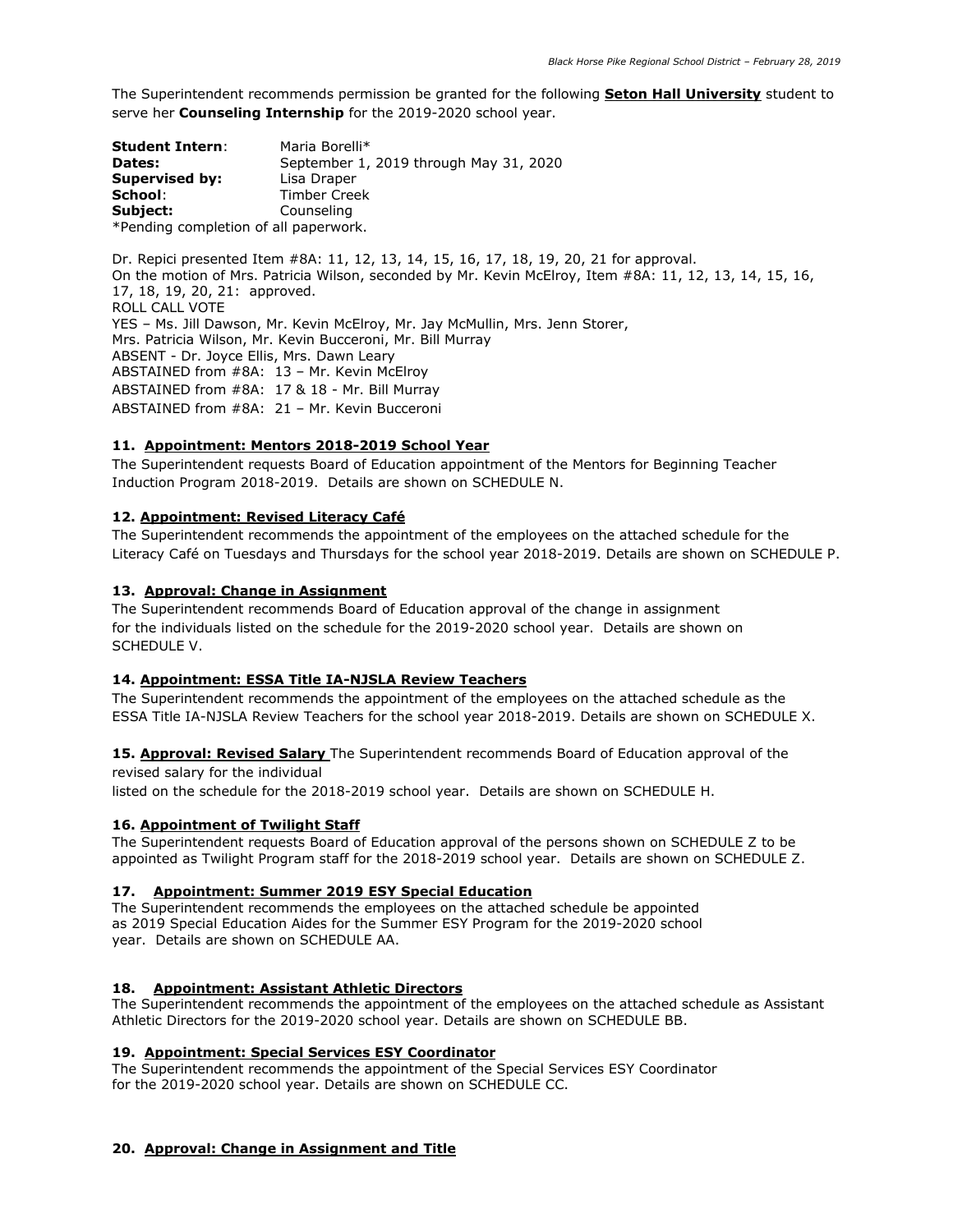*Black Horse Pike Regional School District – February 28, 2019* The Superintendent recommends Board of Education approval of the change in assignment and title for the employee listed on the schedule for the 2019-2020 school year. Details are shown on SCHEDULE DD.

## **Item added to Agenda during meeting**

## **21. Approval Termination**

The Superintendent requests Board of Education approval of the termination of employee #1567, effective March 30, 2019.

Dr. Repici presented Item #8BA: 1 for approval. On the motion of Mrs. Patricia Wilson, seconded by Mr. Jay McMullin, Item #8B: 1: approved. HAND VOTE YES – Ms. Jill Dawson, Mr. Kevin McElroy, Mr. Jay McMullin, Mrs. Jenn Storer, Mrs. Patricia Wilson, Mr. Kevin Bucceroni, Mr. Bill Murray ABSENT - Dr. Joyce Ellis, Mrs. Dawn Leary

# **B. ATHLETICS**

# **1. Approval: Spring Sport Schedules**

The Superintendent recommends Board of Education approve the Spring Sport Schedule from Highland, Triton and Timber Creek High Schools. Details are listed on the attached schedule.

# **C. POLICY**

Dr. Repici presented Item #8C: 1 for approval. On the motion of Mrs. Patricia Wilson, seconded by of Ms. Jill Dawson, Item #8C: 1: approved. ROLL CALL VOTE YES – Ms. Jill Dawson, Mr. Kevin McElroy, Mr. Jay McMullin, Mrs. Jenn Storer, Mrs. Patricia Wilson, Mr. Kevin Bucceroni, Mr. Bill Murray ABSENT - Dr. Joyce Ellis, Mrs. Dawn Leary

## **1. First Reading– For Review of Policies & Procedures/Regulations**

#### **Policy:**

| 1110               | Organizational Chart                                                                                    |
|--------------------|---------------------------------------------------------------------------------------------------------|
| 2415.06            | Unsafe School Choice Option                                                                             |
| 2422               | Health and Physical Education                                                                           |
| 2610               | <b>Educational Program Evaluation</b>                                                                   |
| 4219               | Commercial Driver's License Controlled Substance and Alcohol Use Testing                                |
| 5111               | Eligibility of Resident/Nonresident Pupils                                                              |
| 5330.04            | Administering an Opioid Antidote                                                                        |
| 5337               | Service Animals                                                                                         |
| 5600               | Student Discipline/Code of Conduct                                                                      |
| 5611               | Removal of Students From The General Education Program for Weapons/Firearms<br>Offenses                 |
| 5612               | Assault on District Board Members or Employees                                                          |
| 5613               | Removal of Students for Assaults with Weapons Offenses                                                  |
| 5756               | <b>Transgender Students</b>                                                                             |
| 7440               | <b>School District Security</b>                                                                         |
| 8461               | Reporting Violence, Vandalism, Harassment, Intimidation, Bullying, Alcohol, and<br>other Offenses Abuse |
| 8561               | Procurement Procedures for School Nutrition Programs                                                    |
| <b>Regulation:</b> |                                                                                                         |
| 2460.8             | Special Education-Free and Appropriate Public Education                                                 |
| 5111               | Eligibility of Resident/Nonresident Students                                                            |
| 5330               | Substance Abuse                                                                                         |
| 5330.04            | Administering an Opioid Antidote                                                                        |
| 5600               | Student Discipline/Code of Conduct                                                                      |
| 5611               | Removal of Students From The General Education Program for Weapons/Firearms<br>Offenses                 |
| 5612               | Assault on District Board Members or Employees                                                          |
| 5613               | Removal of Students for Assaults with Weapons Offenses                                                  |
| 7440               | <b>School District Security</b>                                                                         |
| 8461               | Reporting Violence, Vandalism, Harassment, Intimidation, Bullying, Alcohol, and                         |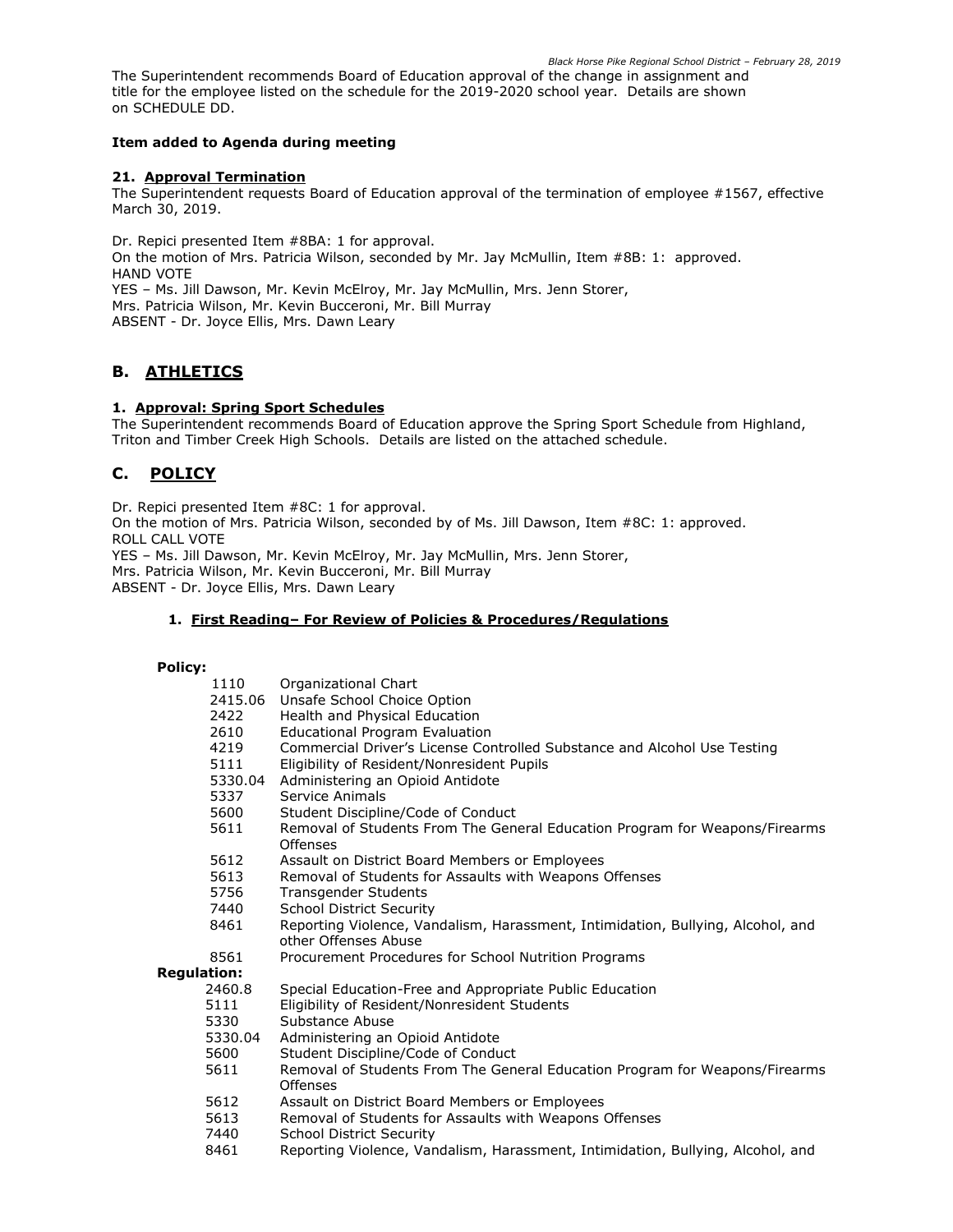# **H. MISCELLANEOUS**

Dr. Repici presented Item #8H: 1, 2, 3, 4, 5, 6, 7, 8, 9, 10, 11, 12, 13, 14, 15, 16, 17 for approval. On the motion of Mr. Kevin McElroy, seconded by of Mrs. Jenn Storer, Item #8H: 1, 2, 3, 4, 5, 6, 7, 8, 9, 10, 11, 12, 13, 14, 15, 16, 17: approved. ROLL CALL VOTE YES – Ms. Jill Dawson, Mr. Kevin McElroy, Mr. Jay McMullin, Mrs. Jenn Storer, Mrs. Patricia Wilson, Mr. Kevin Bucceroni, Mr. Bill Murray

ABSENT - Dr. Joyce Ellis, Mrs. Dawn Leary

## **1. Special Education - Out of District Placements 2018-2019**

For the school year 2018-19, the Child Study Team has placed the classified students listed on SCHEDULE E in special education institutions believed to be the best staffed and equipped to deal with the specific learning disabilities identified for these students. Acknowledgement of the Board of Education for these placements is requested.

## **2. Harassment Intimidation & Bullying (HIB) Investigations**

Be it resolved that the Black Horse Pike Regional School District Board of Education acknowledges that the HIB investigations were presented within the Executive Session portion of the February 28, 2019 Board of Education Meeting by the Superintendent of Schools and the District Anti-Bullying Coordinator. Details are shown on SCHEDULE F.

Be it resolved that the Black Horse Pike Regional School District Board of Education approves the results of the HIB Investigations that were presented and acknowledged within Executive Session portion of the January 17, 2019 Board of Education Meeting by the Superintendent of Schools and the District Anti-Bullying Coordinator. Details are shown on the attached schedule.

#### **3. Approval: Triton Senior Trip Chaperones**

The Superintendent recommends the Board of Education approve the following employees as chaperones for the 2019 Triton High School Senior Trip:

| Michael Palma      | Carolyn Smart  | Michael Maitag  | Sherrie Erickson |
|--------------------|----------------|-----------------|------------------|
| Darcy Lucia        | Patrick Murphy | Holly O'Donnell | Dom Tomeo        |
| Cara Fry           | Harold Little  | Therese Bonmati |                  |
| <b>Alternates:</b> |                |                 |                  |
| Christa Moore      | Michelle Cohen | Joe Dacchille   |                  |

#### **4. Approval: Timber Creek Senior Trip Chaperones**

The Superintendent recommends the Board of Education approve the following employees as chaperones for the 2019 Timber Creek High School Senior Trip:

| Donnetta Beatty    | Rob Milavsky        | Monica Coslove          |
|--------------------|---------------------|-------------------------|
|                    |                     |                         |
| Frank Torcasio     | Jennifer Ciccotelli | Keith Kozak             |
| Jennifer Pavelik   | Jeff McCoog         | Melissa Hernandez-Ernst |
| Chuck Renner       | Kaitlin Wong        | Julie Grone             |
| <b>Alternates:</b> |                     |                         |
| Lynsey Smith       | Gavin Sarkees       |                         |

#### **5. Approval: Overnight Field Trips**

The Superintendent recommends the Board of Education approve the following overnight field trips:

| Date of Event:    | March 4 through March 6, 2019                                     |
|-------------------|-------------------------------------------------------------------|
| Nature of Event:  | DECA State Career Development Conference                          |
| Location:         | <b>Atlantic City</b>                                              |
| Transportation:   | Bus                                                               |
| Students:         | 17 – Students from Timber Creek, Highland and Triton              |
| $Changeone(s)$ :  | Carolyn Smart, Kerrie Blash, Verna Karim + 3 more TBD             |
| Cost to District: | Cost will be covered by School Principals' accounts and DECA Club |
| Date of Event:    | August 29 through August 31, 2019                                 |
| Nature of Event:  | Football game versus Bishop Hartley HS                            |
| Location:         | Columbus, Ohio                                                    |
| Transportation:   | Bus                                                               |
| Students:         | 40 - Timber Creek Football Team                                   |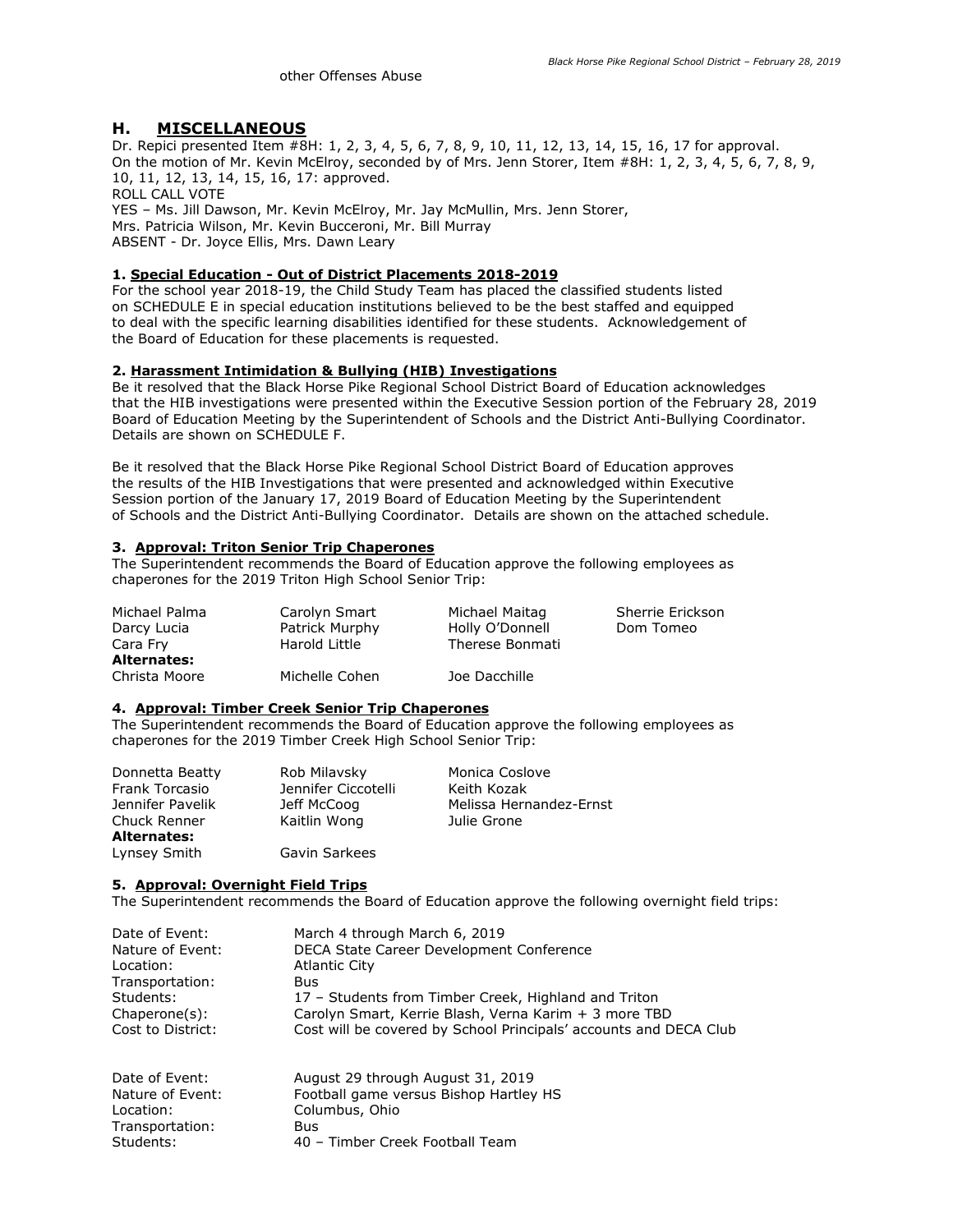*Black Horse Pike Regional School District – February 28, 2019* Chaperone(s): Robert Hinson, Chuck Newsom, Marques Cosby, Dan Boguszewski, Jamal White Cost to District: There will be no cost to the district as this is being paid for by Bishop Hartley High **School** 

# **6. Approval Revised Calendar 2018-2019 School Year**

The Board of Education approval is requested to accept the revised calendar for the 2018-2019 School Year. Details are shown on SCHEDULE L.

## **7. Approval Calendar 2019-2020 School Year**

The Board of Education approval is requested to accept the calendar for the 2019-2020 School Year. Details are shown on SCHEDULE M.

## **8. Approval: Strategic Games Club**

The Superintendent recommends Board of Education approval of the proposal to establish Strategic Games as a club at Timber Creek High School. Details are shown on the attached SCHEDULE O.

# **9. Approval JROTC ORIENTATION FLIGHTS**

The Superintendent recommends the Board of Education approve the following:

Air Force Junior ROTC will be conducting orientation flights to cadets on March 30, 2019 in order to motivate and stimulate the cadet's interest in and knowledge of aviation and aerospace activities assigned by the Air Force to Civil Air Patrol (CAP). Details are shown on the attached SCHEDULE Q.

# **10. Approval: SURE: Students United for Respect & Equity Club**

The Superintendent recommends Board of Education approval of the proposal to establish SURE: Students United for Respect & Equity as a club at Highland High School. Details are shown on the attached SCHEDULE R.

# **11. Approval: Word Club**

The Superintendent recommends Board of Education approval of the proposal to establish Word as a club at Highland High School. Details are shown on the attached SCHEDULE S.

## **12. Approval: Highland Jazz Band Schedule**

The Superintendent recommends Board of Education approval of the Highland Jazz Band Schedule for the 2018-2019 school Year. Details are shown on the attached SCHEDULE T.

## **13. Approval Highland Class of 2020 Senior Trip**

The Superintendent recommends Board of Education approval for the Highland High School Class of 2020 Senior Trip to be held April 20-24, 2020 in Disney World and Universal Studios, Florida.

## **14. Approval: Host Foreign Exchange Students**

The Superintendent requests approval to host foreign exchange students from France, while they are on tour in the United States. The students will attend Black Horse Pike Regional Schools two days in October 2019. Details are shown on SCHEDULE U.

## **15. Approval: Comprehensive Equity Plan**

The Superintendent requests approval to authorize the Affirmative Action Team to conduct a Needs Assessment and develop a Comprehensive Equity Plan for the 2019-2020 through 2021-2022 school years.

## **16. Approval: Vegetarian-Vegan Club**

The Superintendent recommends Board of Education approval of the proposal to establish Vegetarian-Vegan as a club at Triton High School. Details are shown on the attached SCHEDULE W.

# **17. Approval Field Trips**

The Superintendent recommends Board of Education approve the field trips that are shown on the attached schedule. Details are shown on the attached SCHEDULE Y.

## **Item added to Agenda during meeting**

Dr. Repici presented Item #8H: 18 for approval. On the motion of Mrs. Patricia Wilson, seconded by of Mr. Kevin Bucceroni, Item #8H: 18: approved. ROLL CALL VOTE YES – Ms. Jill Dawson, Mr. Kevin McElroy, Mr. Jay McMullin, Mrs. Jenn Storer, Mrs. Patricia Wilson, Mr. Kevin Bucceroni, Mr. Bill Murray